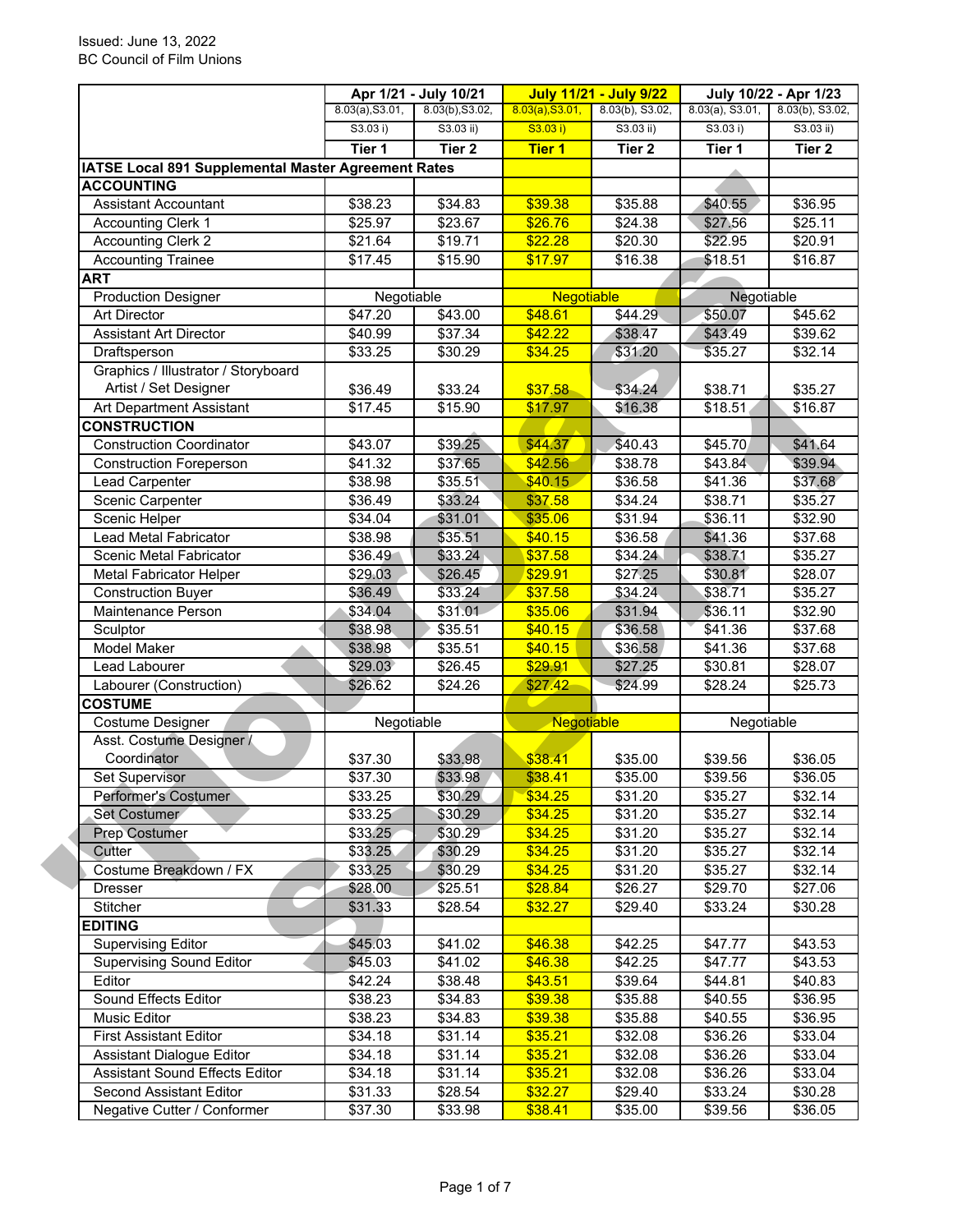|                                                                                                                                           |                 | Apr 1/21 - July 10/21 |                   | <b>July 11/21 - July 9/22</b> |                                       | July 10/22 - Apr 1/23 |  |
|-------------------------------------------------------------------------------------------------------------------------------------------|-----------------|-----------------------|-------------------|-------------------------------|---------------------------------------|-----------------------|--|
|                                                                                                                                           | 8.03(a), S3.01, | 8.03(b), S3.02,       | 8.03(a), S3.01,   | 8.03(b), S3.02,               | $8.03(a)$ , S3.01, $8.03(b)$ , S3.02, |                       |  |
|                                                                                                                                           | S3.03 i)        | $S3.03$ ii)           | S3.03 i)          | S3.03 ii)                     | S3.03 i)                              | $S3.03$ ii)           |  |
|                                                                                                                                           | Tier 1          | Tier 2                | <b>Tier 1</b>     | Tier 2                        | Tier 1                                | Tier 2                |  |
| IATSE Local 891 Supplemental Master Agreement Rates (continued)                                                                           |                 |                       |                   |                               |                                       |                       |  |
| FIRST AID / CRAFT SERVICE                                                                                                                 |                 |                       |                   |                               |                                       |                       |  |
| First Aid / Craft Service                                                                                                                 | \$38.23         | \$34.83               | \$39.38           | \$35.88                       | \$40.55                               | \$36.95               |  |
| <b>First Aid</b>                                                                                                                          | \$31.33         | \$28.54               | \$32.27           | \$29.40                       | \$33.24                               | \$30.28               |  |
| <b>Craft Service</b>                                                                                                                      | \$29.03         | \$26.45               | \$29.91           | \$27.25                       | \$30.81                               | \$28.07               |  |
| <b>GREENS</b>                                                                                                                             |                 |                       |                   |                               |                                       |                       |  |
| <b>Head Greensperson</b>                                                                                                                  | \$38.23         | \$34.83               | \$39.38           | \$35.88                       | \$40.55                               | \$36.95               |  |
| Best Person (Lead Person)                                                                                                                 | \$34.18         | \$31.14               | \$35.21           | \$32.08                       | \$36.26                               | \$33.04               |  |
| Greensperson                                                                                                                              | \$31.33         | \$28.54               | \$32.27           | \$29.40                       | \$33.24                               | \$30.28               |  |
| Greens Helper                                                                                                                             | \$28.00         | \$25.51               | \$28.84           | \$26.27                       | \$29.70                               | \$27.06               |  |
| <b>GRIPS</b>                                                                                                                              |                 |                       |                   |                               |                                       |                       |  |
| Key Grip                                                                                                                                  | \$38.23         | \$34.83               | \$39.38           | \$35.88                       | \$40.55                               | 36.95                 |  |
| Second Grip                                                                                                                               | \$34.18         | \$31.14               | \$35.21           | \$32.08                       | \$36.26                               | \$33.04               |  |
| Lead Grip / Setup                                                                                                                         | \$34.18         | \$31.14               | \$35.21           | \$32.08                       | \$36.26                               | \$33.04               |  |
| Dolly Operator                                                                                                                            | \$34.18         | \$31.14               | \$35.21           | \$32.08                       | $\overline{$}36.26$                   | \$33.04               |  |
| <b>Rigging Grip</b>                                                                                                                       | \$33.25         | \$30.29               | \$34.25           | \$31.20                       | \$35.27                               | \$32.14               |  |
| Grip                                                                                                                                      | \$31.33         | \$28.54               | \$32.27           | \$29.40                       | \$33.24                               | \$30.28               |  |
| <b>HAIR</b>                                                                                                                               |                 |                       |                   |                               |                                       |                       |  |
| Hair Department Head                                                                                                                      | \$38.23         | \$34.83               | \$39.38           | \$35.88                       | \$40.55                               | \$36.95               |  |
| <b>Assistant Hairstylist</b>                                                                                                              | \$34.18         | \$31.14               | \$35.21           | \$32.08                       | \$36.26                               | \$33.04               |  |
| Second Assistant Hairstylist                                                                                                              | \$31.33         | \$28.54               | \$32.27           | \$29.40                       | \$33.24                               | \$30.28               |  |
|                                                                                                                                           |                 |                       |                   |                               |                                       |                       |  |
| <b>LIGHTING / ELECTRICS</b>                                                                                                               |                 |                       |                   |                               |                                       |                       |  |
| Head Lighting Technician                                                                                                                  | \$38.23         | \$34.83               | \$39.38           | \$35.88                       | \$40.55                               | \$36.95               |  |
| <b>Assistant Head Lighting</b>                                                                                                            |                 |                       |                   |                               |                                       |                       |  |
| Technician                                                                                                                                | \$34.18         | \$31.14               | \$35.21           | \$32.08                       | \$36.26                               | \$33.04               |  |
| <b>Lighting Board Operator</b>                                                                                                            | \$34.18         | \$31.14               | \$35.21           | \$32.08                       | \$36.26                               | \$33.04               |  |
| Head Rigging Lighting Technician                                                                                                          | \$34.18         | \$31.14               | \$35.21           | \$32.08                       | \$36.26                               | \$33.04               |  |
| Generator Operator                                                                                                                        | \$34.18         | \$31.14               | \$35.21           | \$32.08                       | \$36.26                               | \$33.04               |  |
| Lighting Technician /                                                                                                                     |                 |                       |                   |                               |                                       |                       |  |
| Lamp Operator*                                                                                                                            | \$31.33         | \$28.54               | \$32.27           | \$29.40                       | \$33.24                               | \$30.28               |  |
| Set Wire Technician                                                                                                                       | \$33.25         | \$30.29               | \$34.25           | \$31.20                       | \$35.27                               | \$32.14               |  |
| Any Lighting Technician who is assigned to operate balloon lighting shall receive \$0.80 per hour more than the Lighting Technician rate. |                 |                       |                   |                               |                                       |                       |  |
| <b>MAKE-UP</b>                                                                                                                            |                 |                       |                   |                               |                                       |                       |  |
| <b>Special Makeup Effects</b>                                                                                                             | Negotiable      |                       | <b>Negotiable</b> |                               | Negotiable                            |                       |  |
| <b>Makeup Department Head</b>                                                                                                             | \$38.23         | \$34.83               | \$39.38           | \$35.88                       | \$40.55                               | \$36.95               |  |
| <b>First Assistant Makeup Artist</b>                                                                                                      | \$34.18         | \$31.14               | \$35.21           | \$32.08                       | \$36.26                               | \$33.04               |  |
| Second Assistant Makeup Artist                                                                                                            | \$31.33         | \$28.54               | \$32.27           | \$29.40                       | \$33.24                               | \$30.28               |  |
| <b>Third Assistant Makeup Artist</b>                                                                                                      | \$21.24         | \$19.35               | \$21.88           | \$19.93                       | \$22.54                               | \$20.53               |  |
| <b>PAINTING</b>                                                                                                                           |                 |                       |                   |                               |                                       |                       |  |
| Paint Coordinator                                                                                                                         | \$42.55         | \$38.77               | \$43.83           | \$39.93                       | \$45.14                               | \$41.13               |  |
| Lead Painter                                                                                                                              | \$38.98         | \$35.51               | \$40.15           | \$36.58                       | \$41.36                               | \$37.68               |  |
| Scenic Artist                                                                                                                             | \$38.98         | \$35.51               | \$40.15           | \$36.58                       | \$41.36                               | \$37.68               |  |
| Sign Painter / Fabricator                                                                                                                 | \$38.98         | \$35.51               | \$40.15           | \$36.58                       | \$41.36                               | \$37.68               |  |
| <b>Automotive Sprayer</b>                                                                                                                 | \$38.98         | \$35.51               | \$40.15           | \$36.58                       | \$41.36                               | \$37.68               |  |
| Scenic Painter                                                                                                                            | \$36.49         | \$33.24               | \$37.58           | \$34.24                       | \$38.71                               | \$35.27               |  |
| <b>Wallpaper Hanger</b>                                                                                                                   | \$36.49         | \$33.24               | \$37.58           | \$34.24                       | \$38.71                               | \$35.27               |  |
| Plasterer                                                                                                                                 | \$36.49         | \$33.24               | \$37.58           | \$34.24                       | \$38.71                               | \$35.27               |  |
|                                                                                                                                           |                 |                       |                   |                               |                                       |                       |  |
| Set Painter                                                                                                                               | \$34.66         | \$31.58               | \$35.70           | \$32.53                       | \$36.77                               | \$33.51               |  |
| Paint Labourer                                                                                                                            | \$26.62         | \$24.26               | \$27.42           | \$24.99                       | \$28.24                               | \$25.73               |  |
| <b>PRODUCTION OFFICE</b>                                                                                                                  |                 |                       |                   |                               |                                       |                       |  |
| <b>Production Office Coordinator</b>                                                                                                      | \$38.23         | \$34.83               | \$39.38           | \$35.88                       | \$40.55                               | \$36.95               |  |
| Asst. Production Coordinator                                                                                                              | \$34.18         | \$31.14               | \$35.21           | \$32.08                       | \$36.26                               | \$33.04               |  |
| 2nd Asst. Production Coord.                                                                                                               | \$19.08         | \$17.38               | \$19.66           | \$17.91                       | \$20.25                               | \$18.45               |  |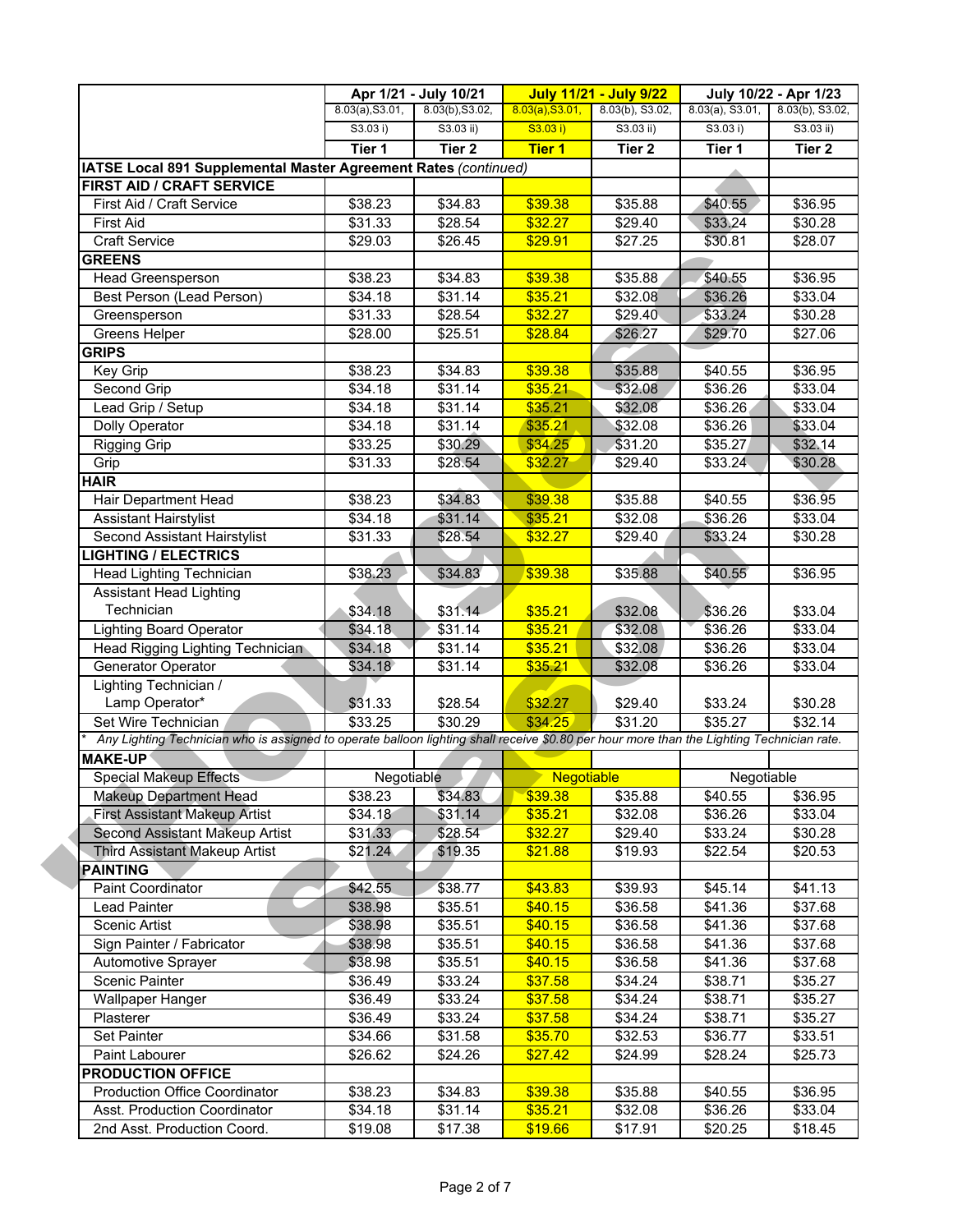|                                                                             |                          | Apr 1/21 - July 10/21 |                 | <b>July 11/21 - July 9/22</b> | July 10/22 - Apr 1/23 |                          |
|-----------------------------------------------------------------------------|--------------------------|-----------------------|-----------------|-------------------------------|-----------------------|--------------------------|
|                                                                             | 8.03(a), S3.01,          | 8.03(b), S3.02,       | 8.03(a), S3.01, | 8.03(b), S3.02,               | $8.03(a)$ , S3.01,    | 8.03(b), S3.02,          |
|                                                                             | S3.03 i)                 | S3.03 ii)             | S3.03 i)        | $S3.03$ ii)                   | S3.03 i)              | $S3.03$ ii)              |
|                                                                             | Tier 1                   | Tier 2                | <b>Tier 1</b>   | Tier 2                        | Tier 1                | Tier 2                   |
| IATSE Local 891 Supplemental Master Agreement Rates (continued)             |                          |                       |                 |                               |                       |                          |
| <b>PROPS</b>                                                                |                          |                       |                 |                               |                       |                          |
| <b>Property Master</b>                                                      | \$38.23                  | \$34.83               | \$39.38         | \$35.88                       | \$40.55               | \$36.95                  |
| <b>Assistant Property Master</b>                                            | \$37.30                  | \$33.98               | \$38.41         | \$35.00                       | \$39.56               | \$36.05                  |
| Props Buyer                                                                 | \$34.04                  | \$31.01               | \$35.06         | \$31.94                       | \$36.11               | \$32.90                  |
| Props                                                                       | \$31.33                  | \$28.54               | \$32.27         | \$29.40                       | \$33.24               | \$30.28                  |
| <b>SCRIPT SUPERVISORS / CONTINUITY COORDINATOR</b>                          |                          |                       |                 |                               |                       |                          |
| Script Supevisor /                                                          |                          |                       |                 |                               |                       |                          |
| Continuity Coord.                                                           | \$38.23                  | \$34.83               | \$39.38         | \$35.88                       | \$40.55               | \$36.95                  |
| Assistant to Script Supervisor /                                            |                          |                       |                 |                               |                       |                          |
| <b>Continuity Coordinator</b>                                               | \$21.56                  | \$19.65               | \$22.21         | \$20.24                       | \$22.88               | \$20.84                  |
| <b>SET DECORATING</b>                                                       |                          |                       |                 |                               |                       |                          |
| Set Decorator                                                               | \$38.23                  | \$34.83               | \$39.38         | \$35.88                       | \$40.55               | \$36.95                  |
| <b>Assistant Set Decorator</b>                                              | \$35.46                  | \$32.31               | \$36.52         | \$33.28                       | $\overline{$37.62}$   | \$34.28                  |
| Set Buyer                                                                   | \$33.25                  | \$30.29               | \$34.25         | \$31.20                       | \$35.27               | \$32.14                  |
| <b>Lead Dresser</b>                                                         | \$32.26                  | \$29.39               | \$33.23         | \$30.27                       | \$34.23               | \$31.18                  |
| On-Set Dresser                                                              | \$32.26                  | \$29.39               | \$33.23         | $\overline{$}30.27$           | \$34.23               | \$31.18                  |
| <b>Set Dresser</b>                                                          | \$31.33                  | \$28.54               | \$32.27         | $\overline{$}29.40$           | \$33.24               | \$30.28                  |
| Draper / Upholsterer                                                        | \$31.33                  | \$28.54               | \$32.27         | \$29.40                       | \$33.24               | \$30.28                  |
| <b>Assistant Set Dresser</b>                                                | \$25.97                  | \$23.67               | \$26.76         | \$24.38                       | \$27.56               | \$25.11                  |
| <b>SOUND</b>                                                                |                          |                       |                 |                               |                       |                          |
| Mixer (Production and Dubbing)                                              | \$49.74                  | \$45.32               | \$51.24         | \$46.68                       | \$52.78               | \$48.08                  |
| <b>Boom Operator</b>                                                        | \$41.80                  | \$38.08               | \$43.05         | \$39.22                       | \$44.33               | \$40.39                  |
| Sound Assistant                                                             | \$31.33                  | \$28.54               | \$32.27         | \$29.40                       | \$33.24               | \$30.28                  |
| <b>Public Address Operator</b>                                              | \$31.33                  | \$28.54               | \$32.27         | \$29.40                       | \$33.24               | \$30.28                  |
| Playback Operator                                                           | \$31.33                  | \$28.54               | \$32.27         | \$29.40                       | \$33.24               | \$30.28                  |
| Sound Maintenance                                                           | \$31.33                  | \$28.54               | \$32.27         | \$29.40                       | \$33.24               | \$30.28                  |
| <b>SPECIAL EFFECTS</b>                                                      |                          |                       |                 |                               |                       |                          |
| Special Effects Coordinator                                                 | \$42.26                  | \$38.51               | \$43.53         | \$39.66                       | \$44.84               | \$40.85                  |
| <b>First Assistant Special Effects</b>                                      | \$38.23                  | \$34.83               | \$39.38         | \$35.88                       | \$40.55               | \$36.95                  |
| Special Effects Assistant                                                   | \$33.25                  | \$30.29               | \$34.25         | \$31.20                       | \$35.27               | \$32.14                  |
| Special Effects Labourer                                                    | \$26.62                  | \$24.26               | \$27.42         | \$24.99                       | \$28.24               | \$25.73                  |
| <b>VIDEO</b>                                                                |                          |                       |                 |                               |                       |                          |
| Video Sound Mixer                                                           | \$38.23                  | \$34.83               | \$39.38         | \$35.88                       | \$40.55               | \$36.95                  |
| <b>Video Lighting Director</b>                                              | \$38.23                  | \$34.83               | \$39.38         | \$35.88                       | \$40.55               | \$36.95                  |
| Video Script Supervisor                                                     | \$38.23                  | \$34.83               | \$39.38         | \$35.88                       | \$40.55               |                          |
| Colourist                                                                   |                          | \$34.83               | \$39.38         |                               |                       | \$36.95                  |
| <b>VISUAL EFFECTS</b>                                                       | \$38.23                  |                       |                 | \$35.88                       | \$40.55               | \$36.95                  |
|                                                                             |                          |                       |                 |                               |                       |                          |
| VFX Artists (Weekly Flat Rate - up to 12 Hours/Day)<br>VFX Artist - Level 1 |                          | \$1,883.14            | \$1,939.63      | \$1,939.63                    | \$1,997.82            |                          |
| VFX Artist - Level 2                                                        | \$1,883.14<br>\$1,748.63 | \$1,748.63            | \$1,801.09      |                               |                       | \$1,997.82               |
|                                                                             |                          |                       |                 | \$1,801.09                    | \$1,855.12            | \$1,855.12<br>\$1,524.00 |
| VFX Artist - Level 3                                                        | \$1,436.51               | \$1,436.51            | \$1,479.61      | \$1,479.61                    | \$1,524.00            |                          |
| VFX Technicians (Weekly Flat Rate - up to 12 Hours/Day)                     |                          |                       |                 |                               |                       |                          |
| VFX Technician - Level 1                                                    | \$1,748.63               | \$1,748.63            | \$1,801.09      | \$1,801.09                    | \$1,855.12            | \$1,855.12               |
| VFX Technician - Level 2                                                    | \$1,436.51               | \$1,436.51            | \$1,479.61      | \$1,479.61                    | \$1,524.00            | \$1,524.00               |
| VFX Artists (Hourly rate for overtime purposes)                             |                          |                       |                 |                               |                       |                          |
| VFX Artist - Level 1                                                        | \$26.90                  | \$26.90               | \$27.71         | \$27.71                       | \$28.54               | \$28.54                  |
| VFX Artist - Level 2                                                        | \$24.98                  | \$24.98               | \$25.73         | \$25.73                       | \$26.50               | \$26.50                  |
| VFX Artist - Level 3                                                        | \$20.52                  | \$20.52               | \$21.14         | \$21.14                       | \$21.77               | \$21.77                  |
| VFX Technicians (Hourly rate for overtime purposes)                         |                          |                       |                 |                               |                       |                          |
| VFX Technician - Level 1                                                    | \$24.98                  | \$24.98               | \$25.73         | \$25.73                       | \$26.50               | \$26.50                  |
| VFX Technician - Level 2                                                    | \$20.52                  | \$20.52               | \$21.14         | \$21.14                       | \$21.77               | \$21.77                  |